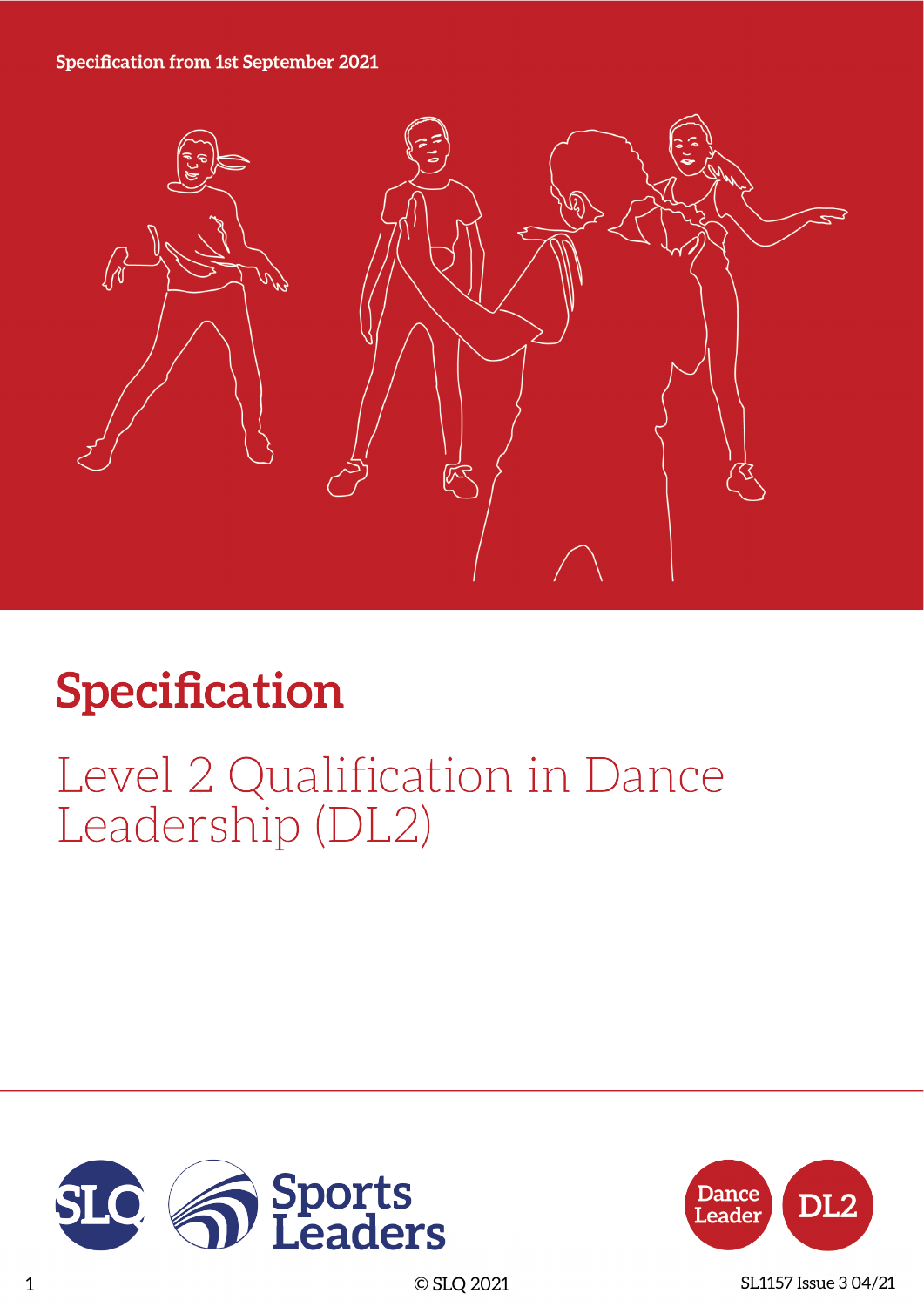### **Introducing the specification**

Following a year of temporary adaptations to the specifications in 2020/21, the specification has been reviewed to be more relevant to the challenges that Level 2 Dance Leaders are likely to face. The qualification also aligns with professional standards for physical activity leadership.

| Definition of                                                   | The definition of community has evolved over the past year and remains true                                                                                                                                                                                                                                                                                                                                                                                                     |  |  |
|-----------------------------------------------------------------|---------------------------------------------------------------------------------------------------------------------------------------------------------------------------------------------------------------------------------------------------------------------------------------------------------------------------------------------------------------------------------------------------------------------------------------------------------------------------------|--|--|
| community                                                       | for the future. For the purpose of dance leadership community is defined as:                                                                                                                                                                                                                                                                                                                                                                                                    |  |  |
|                                                                 | <b>Education provider</b><br>$\bullet$<br>Social bubble<br>Home environment<br>$\bullet$<br>Social media/digital environment<br>The community local to the learner (e.g. at clubs, youth clubs, etc.)<br>When a learner is asked to deliver an activity within their community this can<br>be done for any of the above.                                                                                                                                                        |  |  |
| Demonstration of<br>leadership                                  | 5 hours dance leadership sessions as part of Unit 5 within their community.                                                                                                                                                                                                                                                                                                                                                                                                     |  |  |
| Responsibility of<br>leading safe sessions<br>as a Dance Leader | A Level 2 Dance Leader during training is required to be supported and guided<br>at all times by their tutor/assessor or person in charge of the organisation they<br>are leading in.                                                                                                                                                                                                                                                                                           |  |  |
|                                                                 | The responsible person will be required to advise the learner on risk<br>assessments and the interventions required to put in place in line with the<br>organisation's safeguarding and safety guidance.                                                                                                                                                                                                                                                                        |  |  |
|                                                                 | Once qualified the Dance Leader will be able to lead with indirect supervision<br>and will be responsible for maintaining the safety of a session.                                                                                                                                                                                                                                                                                                                              |  |  |
| Learner Support<br>Challenges                                   | The aim of these challenges is to support the Dance Leader to deliver safe and<br>inclusive dance activity sessions. They will guide the learner to<br>recognise the skills that are being developed and guide them to implement them<br>effectively in an ever changing environment.                                                                                                                                                                                           |  |  |
|                                                                 | These are learner facing resources and are available to access, as part of your<br>registration fees, as part of home learning or within face to face sessions.                                                                                                                                                                                                                                                                                                                 |  |  |
|                                                                 | The six challenges for to support your delivery of this qualification are:                                                                                                                                                                                                                                                                                                                                                                                                      |  |  |
|                                                                 | Valuing Learning Challenge - Engaging with learning and your<br>1)<br>community<br>Skills for Progression Challenge - The personal skills you need to<br>2)<br>progress<br>Believe in Yourself Challenge - Building confidence to succeed<br>3)<br>4) Safety First Challenge - Leading activities safely<br>Adapting Activities Challenge - Developing activities for a changing<br>5)<br>environment<br>6) Virtual Leading Challenge - Using technology for leading activities |  |  |
|                                                                 | The support challenges are referenced throughout the tutor resources and the<br>Learner Evidence Records as 'Power Up Opportunities'.                                                                                                                                                                                                                                                                                                                                           |  |  |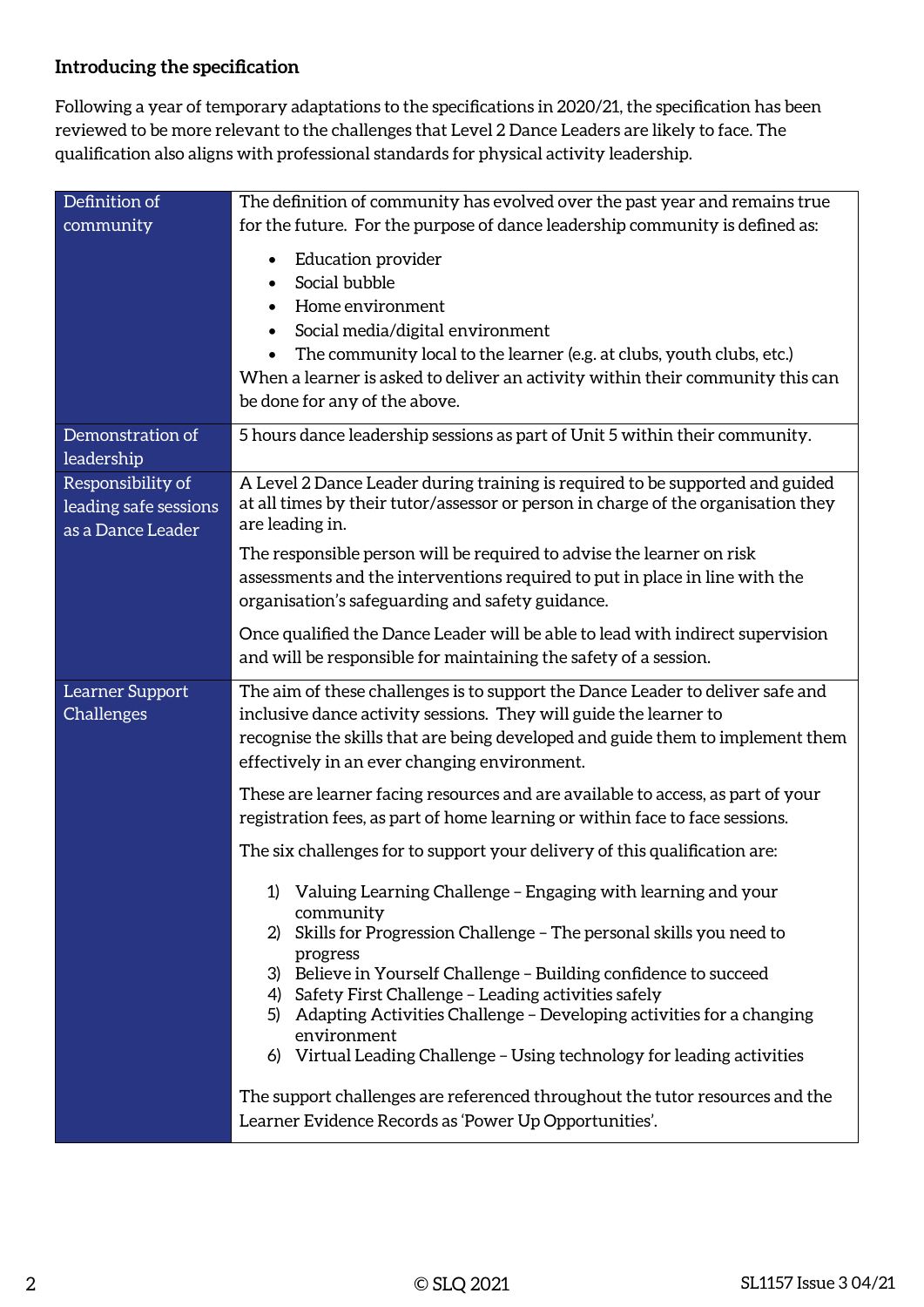### **Qualification information**

### **Objective:**

DL2 is a nationally recognised qualification that enables successful learners to assist to lead purposeful and enjoyable dance activity sessions, under indirect supervision.

| Minimum age on course start date    | 13 years old                                                                                                                      |
|-------------------------------------|-----------------------------------------------------------------------------------------------------------------------------------|
| Pre-requisites                      | None                                                                                                                              |
| Level of supervision during course  | Direct supervision                                                                                                                |
| Level of supervision once qualified | Direct supervision when Dance Leaders are 13-15 years old<br>Indirect supervision when Dance Leaders are 16+/turn 16<br>years old |
| Total Qualification Time (TQT)      | 59 hours                                                                                                                          |
| Tutored time (GL)                   | 30 hours                                                                                                                          |
| Demonstration of leadership         | 5 hours (see the demonstration of leadership section below for<br>more information on this)                                       |
| <b>Credits</b>                      | 6 credits                                                                                                                         |
| Qualification number<br>(Quan code) | 603/1245/2                                                                                                                        |

### **Demonstration of Leadership Hours**

| Unit                                  | Leadership hours required for courses<br>with start dates from 1 September 2021 |  |
|---------------------------------------|---------------------------------------------------------------------------------|--|
| Unit 5 - Lead dance activity sessions | 5 hours of leadership to peers                                                  |  |

#### **Assessment**

SLQ Sports Leaders have provided an easy to use Learner Evidence Record (LER) for this qualification. The LER is mandatory and uses the following assessments:

- Practical observation with additional guidance of how to use videos and conferencing apps to support assessment decisions
- Assessment of written tasks (task worksheets provided in the LER)
- Plans and evaluations completed during the course

\* Reasonable adjustments can be made for learners who are unable to complete the LER

### **Resources – Reviewed for 2021/22**

To assist you with the delivery and assessment of this qualification SLQ Sports Leaders will provide you with access to the following documents electronically:

- This qualification specification reviewed for 2021/22
- Learner Evidence Record reviewed for 2021/22
- A series of Learner Support Challenges to support learners to be adaptable to the changing safety needs of their community
- Tutor Resource presentation slides for each unit reviewed for 2021/22
- Quality Assurance Review Checklist
- Internal Verification forms reviewed for 2021/22
- Internal Assessment Record reviewed for 2021/22

#### **Training requirements for your Centre**

Tutor Training is mandatory for Centres planning to deliver SLQ Sports Leaders qualifications. A minimum of one person per Centre must undertake Tutor Training which gives 'Trained Tutor/Assessor' status lasting for two years.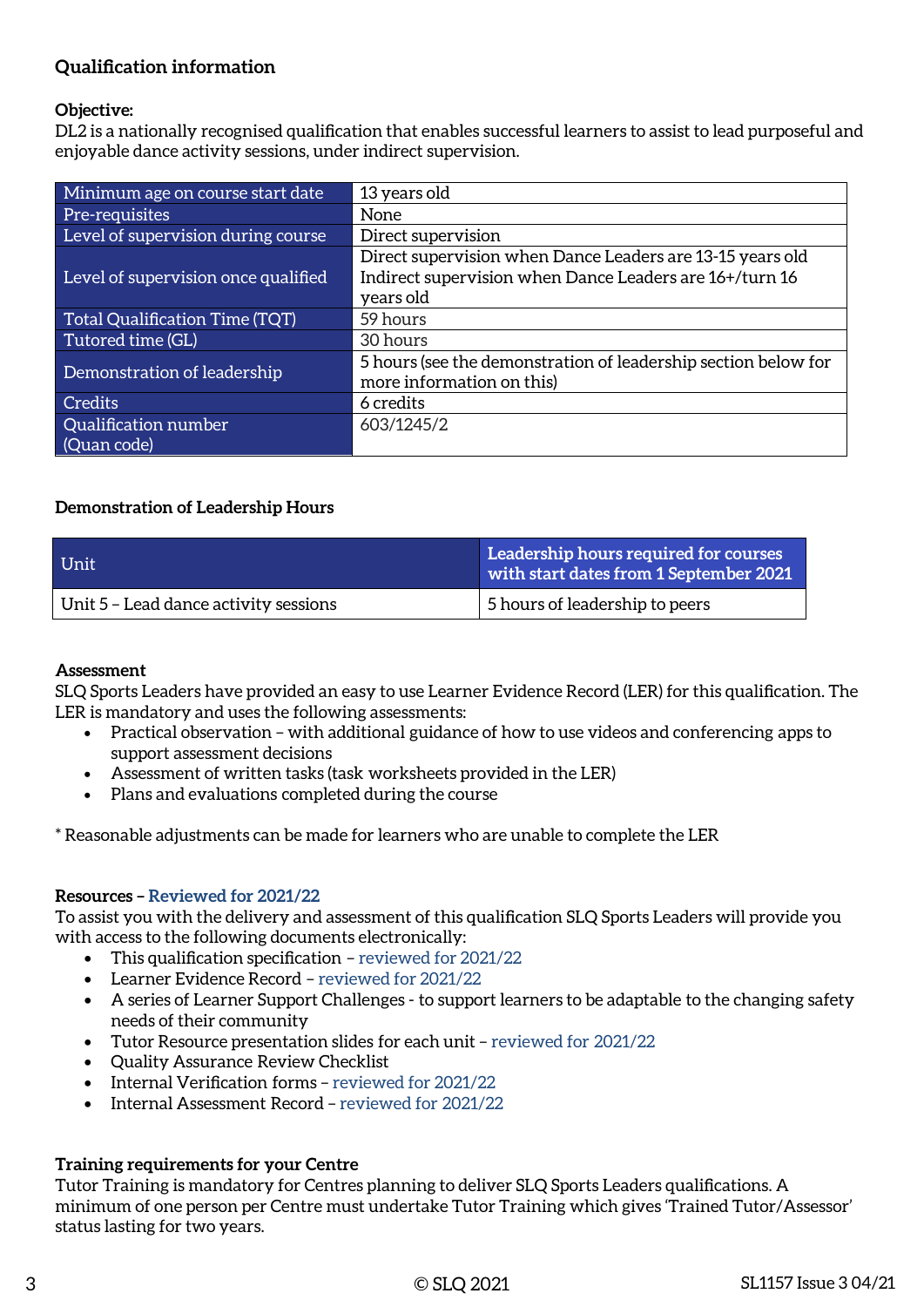Centre Course Manager (CCMs) e-training and Internal Verification e-training are also mandatory for those that are performing the roles at a Centre. Visit [LEAP](https://leap.slqskills.org/training-menu/?def=1) to complete the training.

### **Policies**

When agreeing to the Terms and Conditions, all Qualification Centres have acknowledged that the following policies are in place and accessible to both learners and tutors as required:

- Malpractice and maladministration policy
- Appeals and complaints policy
- Equal opportunities policy

Our Quality Assurance reviews will check these are in place and whether these have been accessed in the last 12 months. If you have any questions regarding this requirement, please contact your Senior Quality Assurance Officer or email qa@sportsleaders.org.

#### **Progression**

This qualification has a progression pathway to the next level of Sports Leadership qualification. This qualification is the Level 3 Qualification in Sports Leadership.

#### **Price**

The price list for all SLQ Sports Leaders qualifications, awards and additional resources can be found [here.](https://www.sportsleaders.org/about-us-1/prices)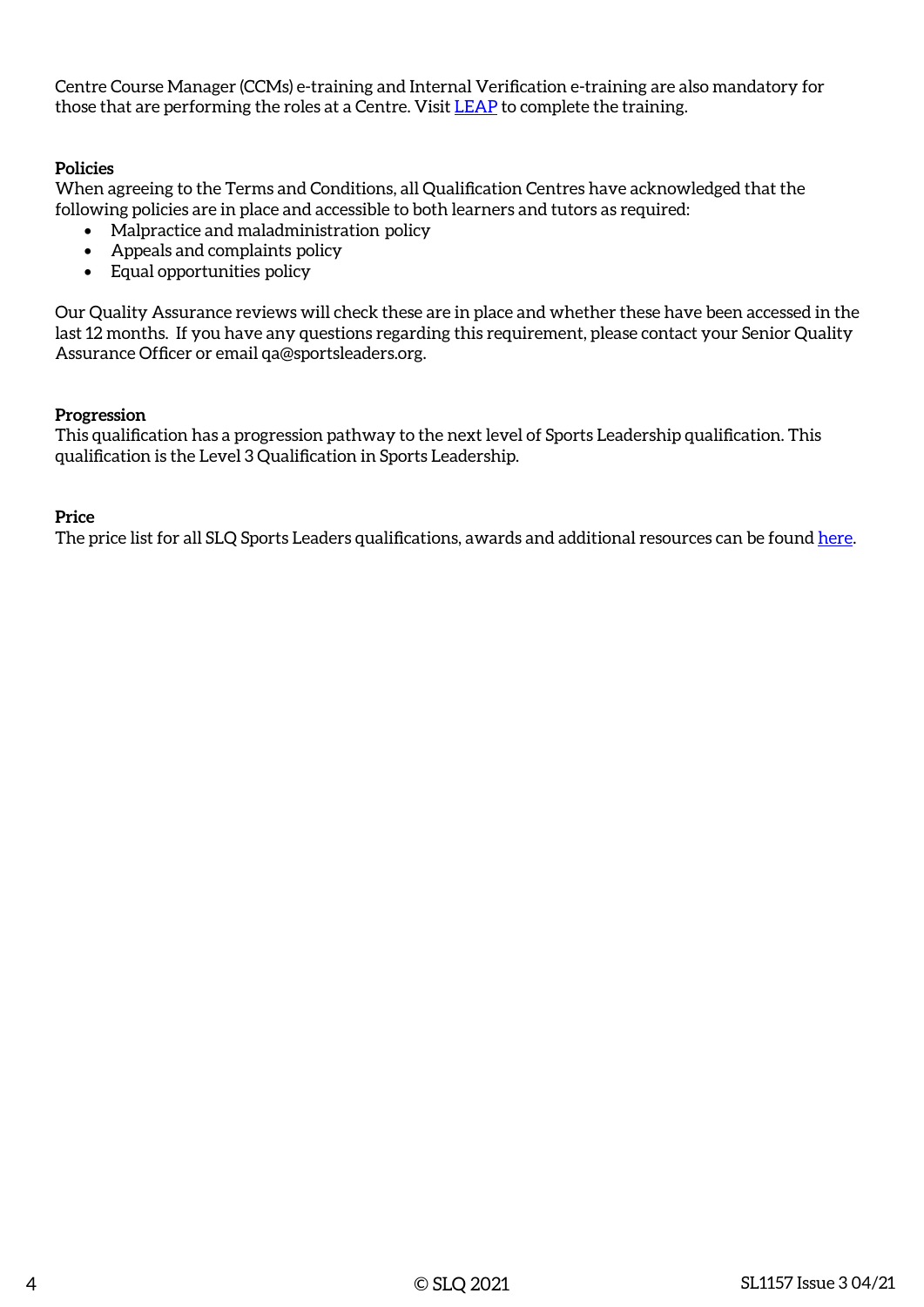# **Specification** Level 2 Qualification in Dance Leadership (DL2)

# *What has changed for 2021-22?*

### *Unit Overview*

Reduction in demonstration of leadership hours from 10 to 5.

## *Unit 1*

In Unit 1, there have been no changes to the Assessment Criteria or the Tasks that need to be completed.

## *Unit 2*

In Unit 2, learners are now required to lead a minimum of 2 x 20 minutes dance activity sessions rather than 2 x 15 minutes. This allows the learner to lead a complete session and reflects the time needed to lead a warm-up, a main activity and a cool down or closing activity.

## *Unit 3*

In Unit 3, there have been no changes to the Assessment Criteria or the Tasks that need to be completed

## *Unit 4*

In Unit 4, there have been no changes to the Assessment Criteria or the Tasks that need to be completed

## *Unit 5*

In Unit 5, the number of demonstration of leadership hours is now 5. It was 10 hours in previous specifications.

A witness statement is now required for one session that the learner leads as part of their 5 hours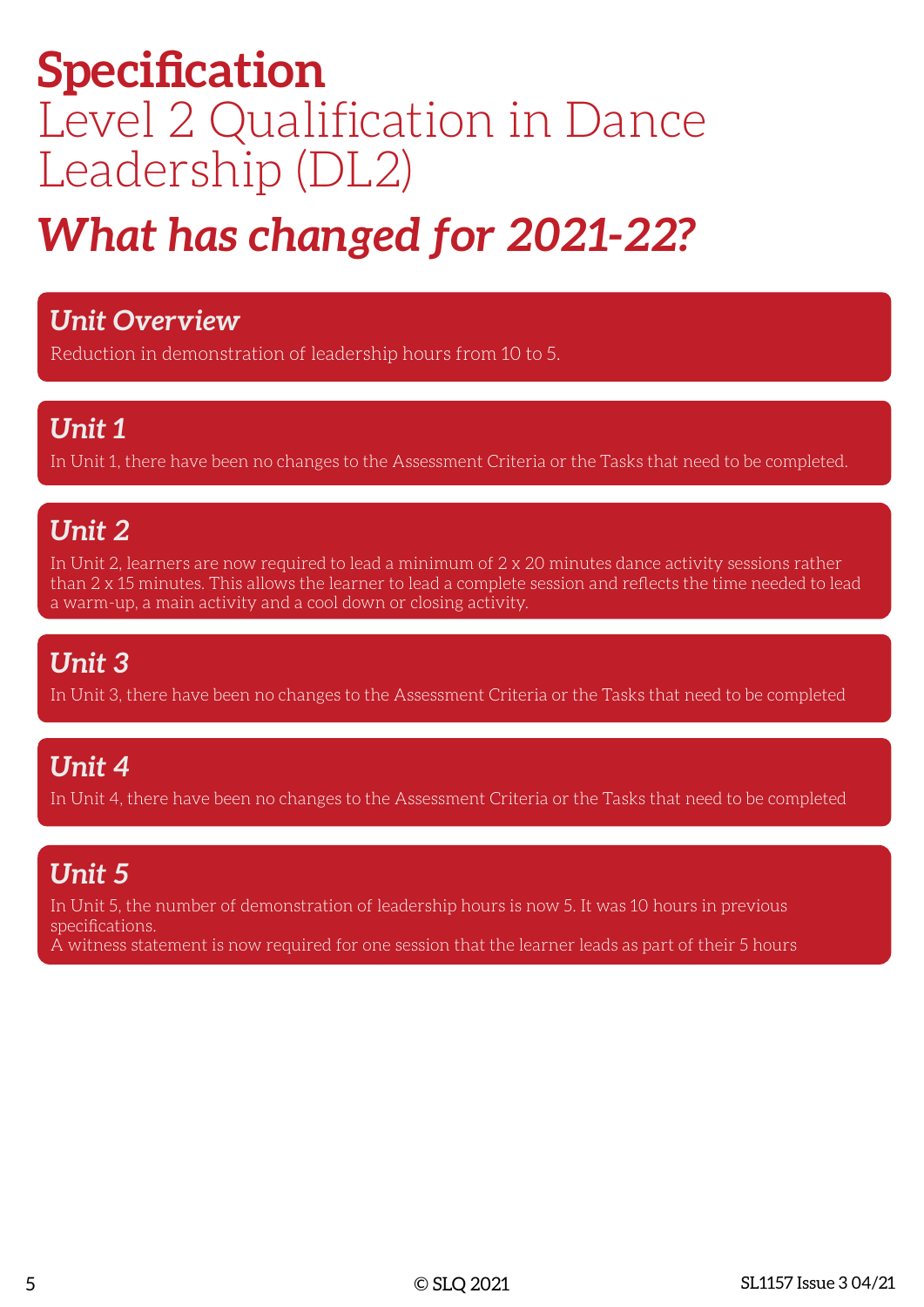SLQ Level 2 Qualification in Dance Leadership (DL2) Specification from 1st September 2021 Unit Overview

## *What has changed?*

Reduction in demonstration of leadership hours from 10 to 5.

| <b>Units</b><br>All units are mandatory                                                                                                                                                                                          | <b>Guided</b><br><b>Learning</b><br>(Tutor time) | <b>Directed</b><br>study | <b>Total</b><br>Qualification<br>Time (TQT) |
|----------------------------------------------------------------------------------------------------------------------------------------------------------------------------------------------------------------------------------|--------------------------------------------------|--------------------------|---------------------------------------------|
| Unit 1 - Building leadership skills                                                                                                                                                                                              | 3                                                | 3                        | 6                                           |
| Unit 2 - Plan, lead and evaluate dance activity sessions                                                                                                                                                                         | 10                                               | 5                        | 15                                          |
| Unit 3 - Assist in planning and leading a dance event                                                                                                                                                                            | 10                                               | 8                        | 18                                          |
| Unit 4 - Dance choreography                                                                                                                                                                                                      | 5                                                | 5                        | 10                                          |
| Unit 5 - Lead dance activities                                                                                                                                                                                                   | $\overline{2}$                                   | $8*$                     | 12                                          |
|                                                                                                                                                                                                                                  | 30                                               | 29                       | 59                                          |
|                                                                                                                                                                                                                                  |                                                  |                          | 6 credits                                   |
| * Includes 5 hours demonstration of leadership to complete in Unit 5<br>Note: The learner needs to be assessed for and pass all assessment criteria from Units 1 and 2 before leading any of the 5 hours leadership required for |                                                  |                          |                                             |
| this qualification                                                                                                                                                                                                               |                                                  |                          |                                             |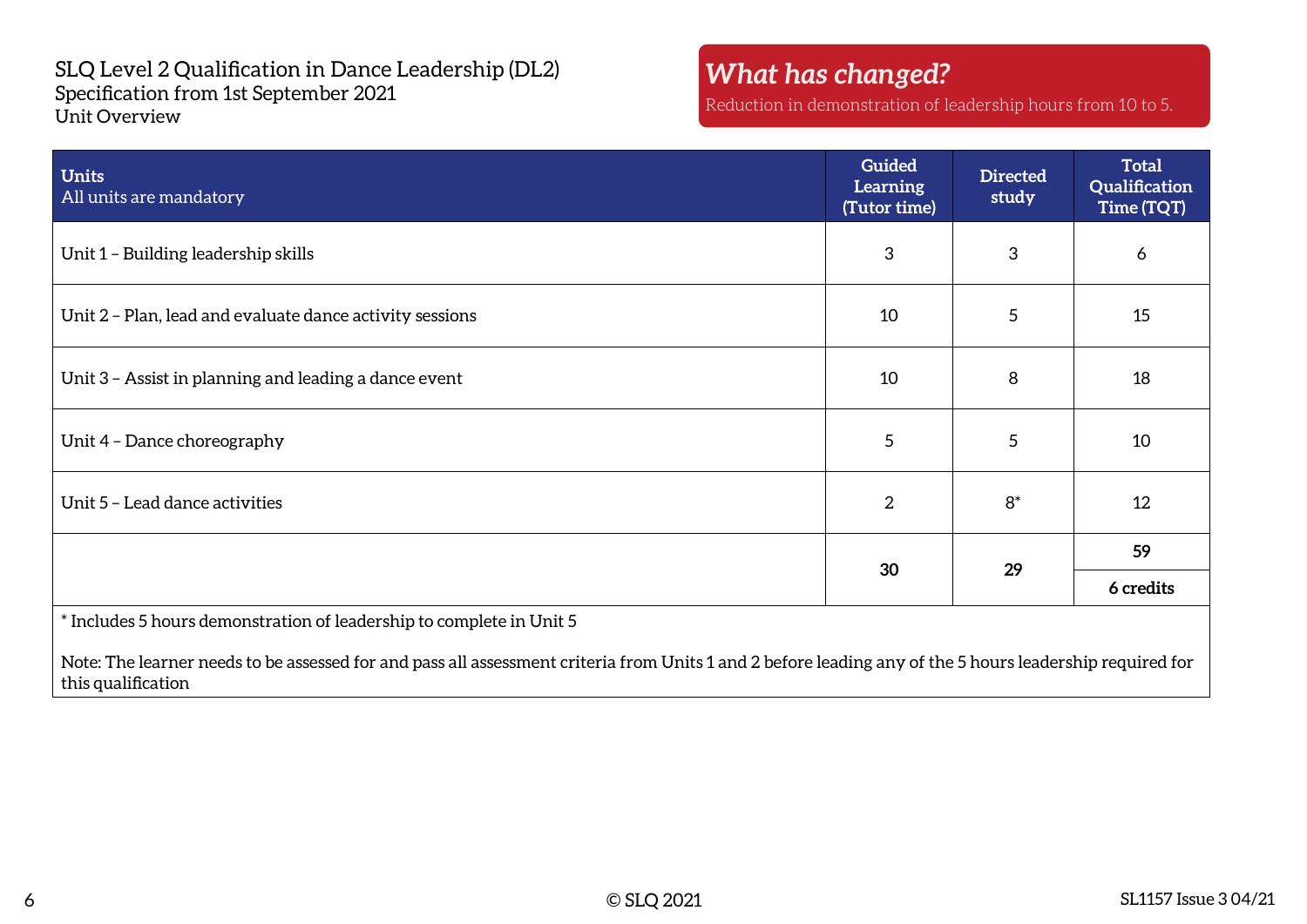### SLQ Level 2 Qualification in Dance Leadership (DL2) Specification from 1st September 2021 Unit Overview

### *What has changed?*

In Unit 1, there have been no changes to the Assessment Criteria or the Tasks that need to be completed.

| Unit 1 - Building leadership skills                                                                                                           |                                                                                                                                                                |                                                                                                       |  |
|-----------------------------------------------------------------------------------------------------------------------------------------------|----------------------------------------------------------------------------------------------------------------------------------------------------------------|-------------------------------------------------------------------------------------------------------|--|
| Assessment Criteria                                                                                                                           | Minimum action required                                                                                                                                        | What needs to be completed                                                                            |  |
| Learning Outcome 1 - Understand the skills and behaviours needed for effective leadership                                                     |                                                                                                                                                                |                                                                                                       |  |
| 1.1 Describe the skills that an effective leader will need                                                                                    | Describe the five skills (Communication, Self-belief,<br>Teamwork, Self-management, Problem solving) that                                                      | Task 1.1 - Leadership skills and<br>behaviours                                                        |  |
| 1.2 Explain why the identified skills will be<br>necessary for effective, successful leadership                                               | an effective leader needs and explain why they are<br>necessary                                                                                                | Complete task worksheet                                                                               |  |
| 1.3 Describe the effect that behaviours can have<br>on effective leadership                                                                   | Describe the effect that behaviours can have on<br>each of the five skills (two behaviours per skill)                                                          |                                                                                                       |  |
| Learning Outcome 2 - Understand the importance of leadership skills and behaviours in a range of situations                                   |                                                                                                                                                                |                                                                                                       |  |
| 2.1 Explain the positive impact that the identified skills<br>and behaviours might have on employability and<br>success in a work environment | Explain the positive impact the five skills might<br>have on employability and success in a work<br>environment                                                | Task 1.2 - Using leadership skills and<br>behaviours in other environments<br>Complete task worksheet |  |
| Learning Outcome 3 - Be able to manage the development of own leadership skills                                                               |                                                                                                                                                                |                                                                                                       |  |
| 3.1 Audit own leadership skills                                                                                                               | Carry out an audit of and create an action plan to                                                                                                             | Task 1.3 - Reflecting on the leadership                                                               |  |
| 3.2 Create an action plan for developing leadership skills                                                                                    | develop own leadership skills                                                                                                                                  | skills you have used<br>Complete task worksheet                                                       |  |
| 3.3 Reflect on the development of own leadership skills<br>against an action plan                                                             |                                                                                                                                                                |                                                                                                       |  |
| Learning Outcome 4 - Be able to take on the roles and responsibilities of a Dance Leader                                                      |                                                                                                                                                                |                                                                                                       |  |
| 4.1 Take on different dance leadership roles                                                                                                  | Take on two of the following roles below during the<br>courses - Choreographer, Dance Captain, Rehearsal<br>Director, Stage Manager, Health and Safety Officer | Task 2.1 - Plan, lead and evaluate dance<br>activity sessions<br>Practical observation Form           |  |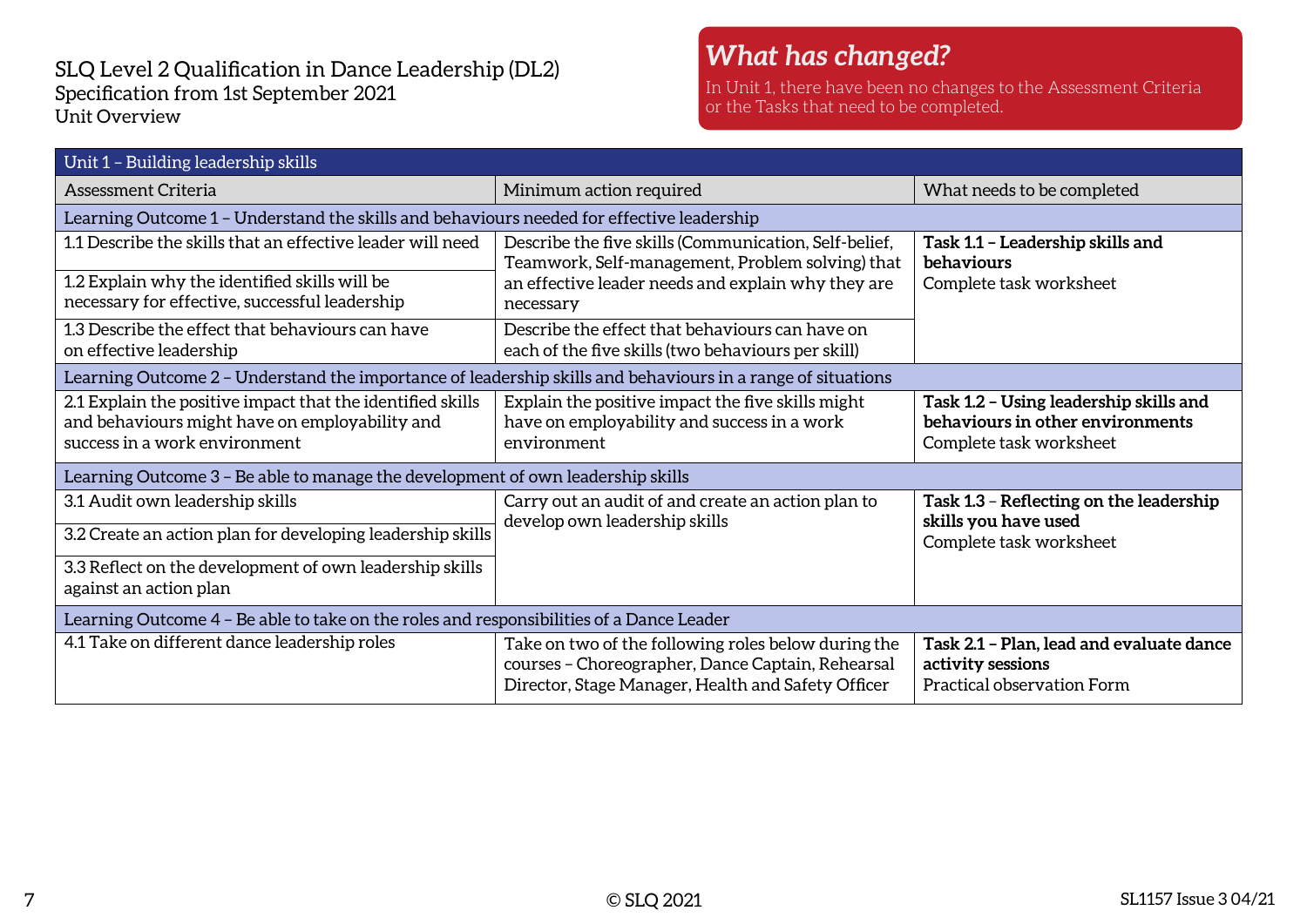## *What has changed?*

In Unit 2, learners are now required to lead a minimum of 2 x 20 minutes dance activity sessions rather than 2 x 15 minutes. This allows the learner to lead a complete session and reflects the time needed to lead a warm-up, a main activity and a cool down or closing activity.

| Unit 2 - Plan, lead and evaluate dance activity sessions                                    |                                                                                                                                                                                                                                |                                                                                                                                                       |  |
|---------------------------------------------------------------------------------------------|--------------------------------------------------------------------------------------------------------------------------------------------------------------------------------------------------------------------------------|-------------------------------------------------------------------------------------------------------------------------------------------------------|--|
| <b>Assessment Criteria</b>                                                                  | Minimum action required                                                                                                                                                                                                        | What needs to be completed                                                                                                                            |  |
| Learning Outcome 1 - Be able to plan structured, inclusive and safe dance activity sessions |                                                                                                                                                                                                                                |                                                                                                                                                       |  |
| 1.1 Plan dance activity sessions                                                            | Plan a minimum of two dance activity sessions                                                                                                                                                                                  | Task 2.1 - Plan, lead and evaluate<br>dance activity sessions<br>Complete session plans for two sessions                                              |  |
| Learning Outcome 2 - Be able to lead structured, inclusive and safe dance activity sessions |                                                                                                                                                                                                                                |                                                                                                                                                       |  |
| 2.1 Use effective communication skills when leading<br>dance activity sessions              | Use at least three different verbal and at least three<br>non-verbal communication methods effectively                                                                                                                         | Task 2.1 - Plan, lead and evaluate dance<br>activity sessions                                                                                         |  |
|                                                                                             | Demonstrate active listening on at least one occasion                                                                                                                                                                          | <b>Practical Observation Form</b>                                                                                                                     |  |
| 2.2 Use effective motivation methods when leading<br>dance activity sessions                | Use at least three motivational methods effectively                                                                                                                                                                            |                                                                                                                                                       |  |
| 2.3 Adapt the session effectively in line with the<br>needs of the participant(s)           | Adapt a session in line with the participant(s) needs<br>on at least one occasion                                                                                                                                              |                                                                                                                                                       |  |
| 2.4 Use ground rules as part of a dance activity session                                    | Set and enforce at least three ground rules                                                                                                                                                                                    |                                                                                                                                                       |  |
| 2.5 Give feedback to participants in a dance activity<br>session                            | Give feedback to participants as part of a dance<br>activity session, to outline:<br>Two things participants did well<br>One thing that can be improved                                                                        |                                                                                                                                                       |  |
| 2.6 Complete a risk assessment for a dance activity<br>session                              | Complete a risk assessment for at least one dance<br>activity session                                                                                                                                                          | Task 2.2 - Completing a risk assessment<br>for a dance activity session<br>Complete the risk assessment for one<br>planned session                    |  |
| 2.7 Lead dance activity sessions                                                            | Lead a minimum of 2 x 20 minutes dance activity<br>sessions. Each session must have a different purpose<br>from the list provided above                                                                                        | Task 2.1 - Plan, lead and evaluate dance<br>activity sessions<br><b>Practical Observation Form</b>                                                    |  |
| 3.1 Evaluate dance activity sessions                                                        | Evaluate the sessions delivered to include:<br>Aspects of the session that went well<br>Aspects of the session that require improvement<br>An explanation of how the evaluation will be<br>used to improve the future sessions | Task 2.1 - Plan, lead and evaluate dance<br>activity sessions<br>Complete evaluation sections of session<br>plans for at least two different sessions |  |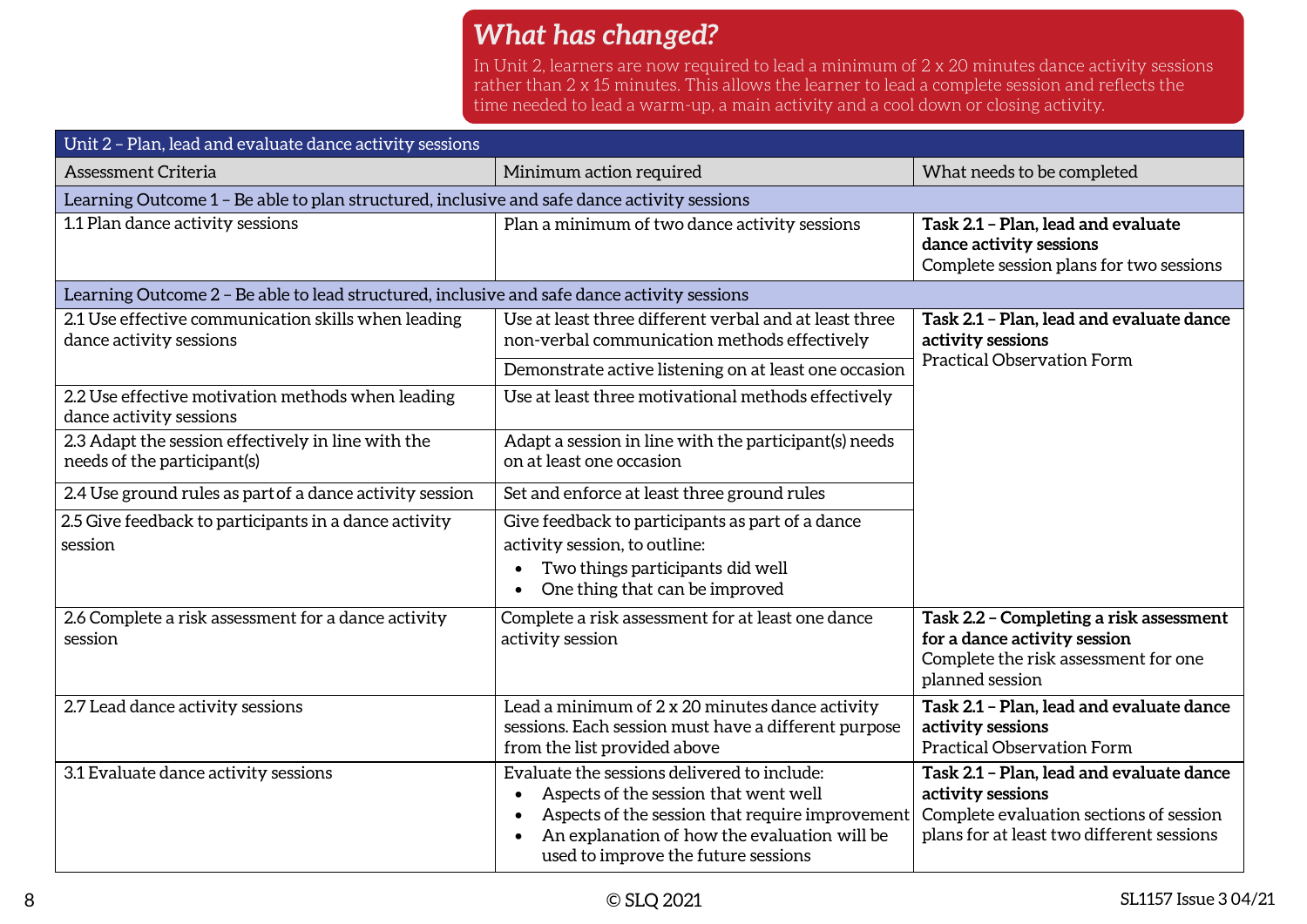In Unit 3, there have been no changes to the Assessment Criteria or the Tasks that need to be completed

| Unit 3 - Assist in planning and leading a dance event                                        |                                                                                                                                                            |                                                                                                                                    |  |
|----------------------------------------------------------------------------------------------|------------------------------------------------------------------------------------------------------------------------------------------------------------|------------------------------------------------------------------------------------------------------------------------------------|--|
| Assessment Criteria                                                                          | Minimum action required                                                                                                                                    | What needs to be completed                                                                                                         |  |
| Learning Outcome 1 - Understand the different types of dance event                           |                                                                                                                                                            |                                                                                                                                    |  |
| 1.1 Describe different types of dance events                                                 | Describe at least five different types of dance<br>events. Description to include:<br><b>Key Features</b><br>Main uses<br>Pros and cons<br>Famous examples | Task 3.1 - Types of dance events<br>Complete the task worksheet                                                                    |  |
| Learning Outcome 2 - Be able to assist in planning a dance event                             |                                                                                                                                                            |                                                                                                                                    |  |
| 2.1 Take part in the planning of a dance event                                               | Work as part of a group to plan at least one dance<br>event                                                                                                | Task 3.2 - Plan, lead and evaluate a<br>dance event<br>Complete the event plan template for<br>one event                           |  |
| Learning Outcome 3 – Be able to assist in leading a dance event                              |                                                                                                                                                            |                                                                                                                                    |  |
| 3.1 Take part in the leading of a dance                                                      | Take part in the leading of at least one dance event                                                                                                       | Task 3.2 - Plan, lead and evaluate a<br>dance event<br><b>Practical Observation Form</b>                                           |  |
| Learning Outcome 4 - Be able to evaluate a dance event                                       |                                                                                                                                                            |                                                                                                                                    |  |
| 4.1 Select and use appropriate methods and tools to<br>evaluate the success of a dance event | Evaluate at least one dance event                                                                                                                          | Task 3.2 - Plan, lead and evaluate a<br>dance event<br>Complete evaluation section of the event<br>planning template for one event |  |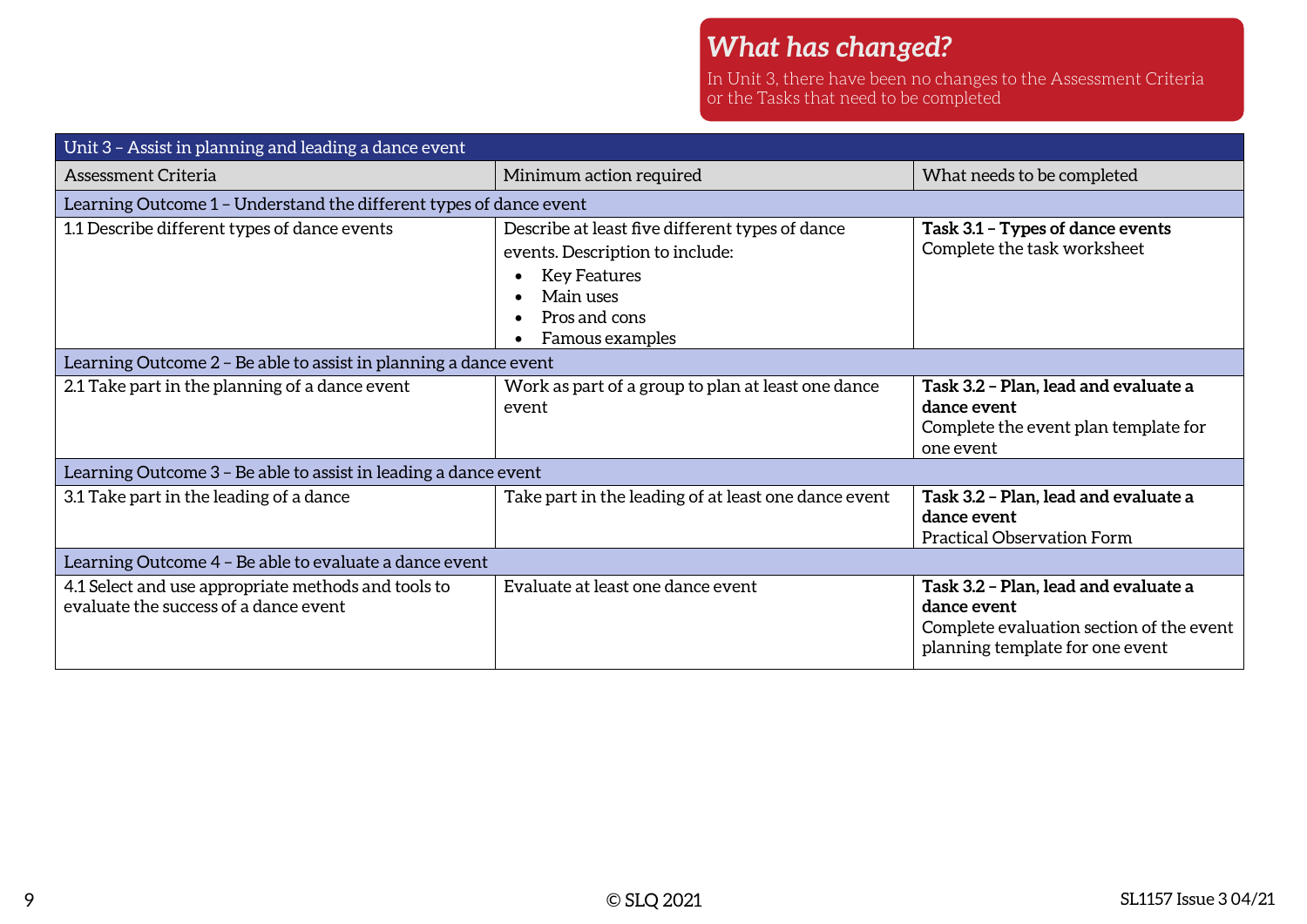## *What has changed?*

In Unit 4, there have been no changes to the Assessment Criteria or the Tasks that need to be completed

| Unit 4 - Dance choreography                               |                                                                                                                                                                                                                        |                                                                                      |  |
|-----------------------------------------------------------|------------------------------------------------------------------------------------------------------------------------------------------------------------------------------------------------------------------------|--------------------------------------------------------------------------------------|--|
| Assessment Criteria                                       | Minimum action required                                                                                                                                                                                                | What needs to be completed                                                           |  |
| Learning Outcome 1 - Know different styles of dance       |                                                                                                                                                                                                                        |                                                                                      |  |
| 1.1 Outline different dance<br>styles                     | Outline a minimum of four different styles of dance                                                                                                                                                                    | Task 4.1 - Explore different styles of<br>dance                                      |  |
| 1.2 Explore a style of dance                              | Select one style of dance and research aspects such as:<br>Typical steps/ movements<br>Type of music used<br>History<br>Sociocultural references/impact<br>Dress/costume                                               | Complete the task worksheet                                                          |  |
| 1.3 Share their findings with others                      | Share their selected dance style with others. This<br>could be through practical demonstration, leading a<br>session or presentation                                                                                   | Task 4.1 - Explore different styles of<br>dance<br><b>Practical Observation Form</b> |  |
| Learning Outcome 2 - Be able to choreograph a group dance |                                                                                                                                                                                                                        |                                                                                      |  |
| 2.1 Choreograph a group dance                             | Choreograph a 2-minute group dance for a<br>minimum of three participants that demonstrates:<br>Key leadership skills<br>The 'elements of dance'<br>Choreographic devises and structures<br>The effective use of music | Task 4.2 - Choreograph a group dance<br><b>Practical Observation Form</b>            |  |
| Learning Outcome 3 - Be able to lead a group dance        |                                                                                                                                                                                                                        |                                                                                      |  |
| 3.1 Lead a group dance using key leadership skills        | Lead a 2-minute group dance for a minimum of<br>three participants                                                                                                                                                     | Task 4.2 - Choreograph a group dance<br><b>Practical Observation Form</b>            |  |